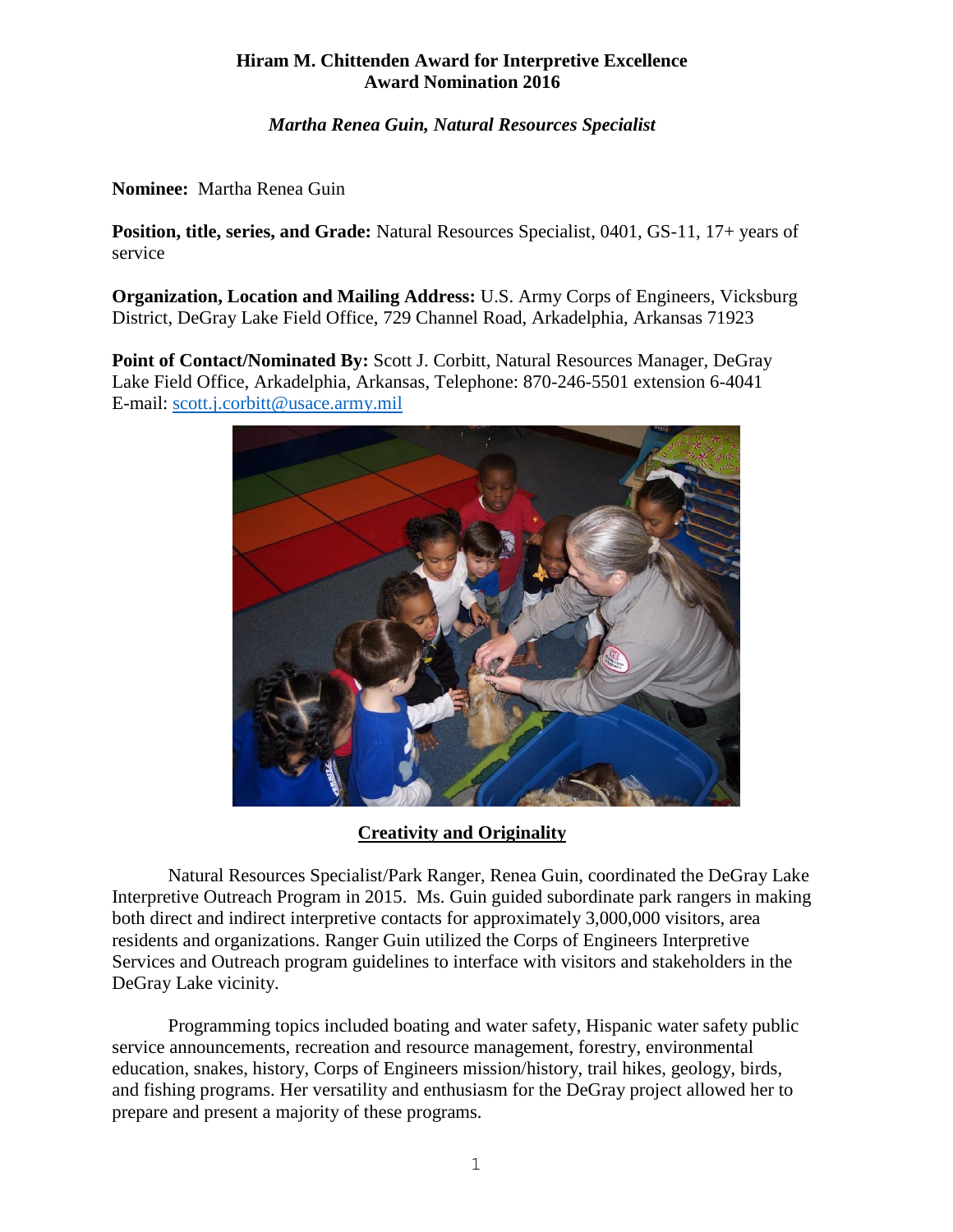Ranger Guin prepared and recorded water safety and environmental education public service announcements (PSA's) on local and regional radio stations. These spots were broadcast during National Safe Boating Week, holiday weekends, and during the annual Earth Day celebration.



Renea and the interpretive staff presented water safety programs by trailering and utilizing a patrol vessel as an interpretive prop to reach diverse audiences. She promoted National Safe Boating Week in the DeGray region by conducting water safety newspaper interviews, rescue bag demonstrations and school programs.

Ranger Guin participated in DeGray Lake Resort State Park's "School Days" to present

interpretative programs to over 800 local school children, personally engaging the children in hands-on participation. Topics included snakes, forest management, water safety, and many other sessions that kept children inspired the entire day!

Ms. Guin is commended for her diverse interpretive talents. She exhibits superb ability and adaptability in coordinating special assignments, combining varied functions, and addressing a wide and diverse spectrum of audiences.



### **Made a Positive Experience for Visitors**

One of Ms. Guin's many responsibilities is the volunteer program for DeGray Lake. In 2015, she coordinated the services of **411 volunteers** that donated **8,710 volunteer hours**. These dedicated volunteers **saved the United States Government over \$200,000.00 in services rendered.**

Ranger Guin prepared and submitted an Every Kid in the Park (EKIP) grant proposal through the National Park Foundation for implementation of the DeGray Lake Every Kid in the Park program. Her package was **one of only two packages that were funded** in USACE. Her submitted event will take place in May.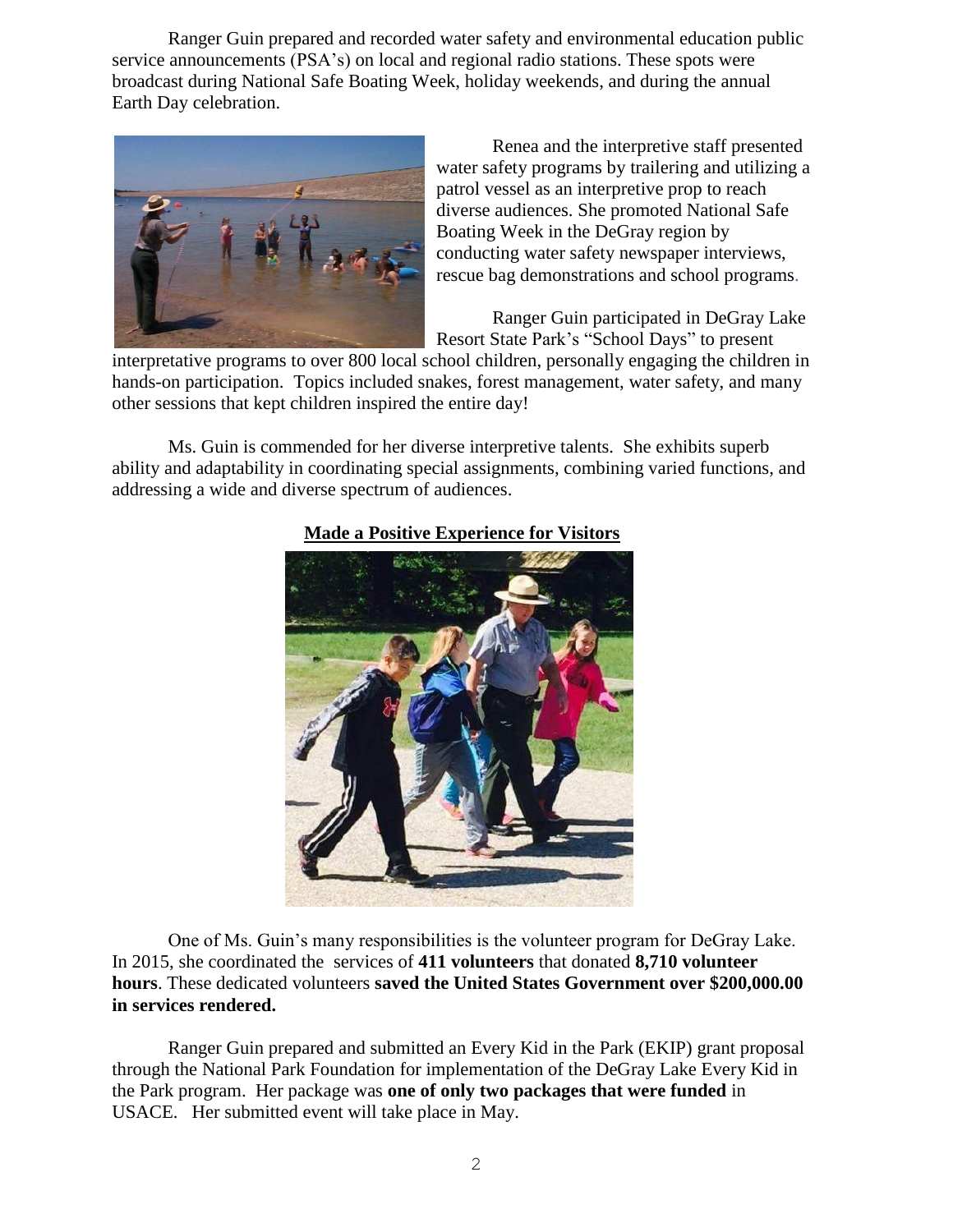In addition, Ranger Guin prepared and submitted a *Hand Shake Grant* to obtain funding to pave an Americans with Disabilities Act (ADA) accessible trail and to build a watchable wildlife pier on the Lower Lake Area on DeGray Lake.

Ms. Guin served as the Chairperson for the Vicksburg District water safety Project Delivery Team (PDT) and is currently serving Mississippi Valley Division (MVD) on the Corps National Water Safety PDT. The Arkansas Lakes, of which DeGray is one, achieved the second year in a row of ZERO water-related fatalities, despite hosting nearly 10 million visitors. Recreating and going back home safely greatly contributes to a positive experience for visitors!

Ranger Guin's professionalism and enthusiasm garners respect from fellow workers and instills competency in support of the Corps Missions. Ms. Guin exhibits an untiring desire to support all aspects of Corps of Engineers safety program and instills a sense of duty to excel in the most difficult of tasks. Ms. Guin leads by example in selfless service to the Corps of Engineers and the Nation

## **Enhancement of the Public's Understanding of the U. S. Army Corps of Engineers and the Site**

Natural Resource Specialist Guin coordinated a multi-agency water safety partnership meeting to include local law enforcement, Arkansas Game and Fish Commission personnel and emergency response personnel prior to the 2015 recreation season. The purpose of the meeting was to establish water safety education and enforcement logistics with the goal of zero water related accidents and fatalities.In 2015, this goal was achieved; zero water related fatalities occurred on DeGray Lake. In large part, this goal was achieved due to Ranger Guin's passion for water safety education.

Ms. Guin provided wildlife programs and careers programs for various schools in the region. These S.T.E.M. programs are designed to interest students in math and science related career fields, and were given at grade schools, high schools and colleges. Ms. Guin has a unique ability to relate to all these age groups in a manner that keeps them engaged. Ultimately, future stewards of public lands are developed through interpretative goals.

Ranger Guin served in a lead role for replacing a boating and water safety billboard adjacent to the Scenic 7 Byway, adjacent to the lake. She worked in partnership with the Arkansas Game and Fish Commission and others to provide a quality billboard that is viewed by over 30,000 motorists each day.



Ms. Guin has been the driving force in fostering dedicated partnerships with Keep Arkansas and Keep America Beautiful. This longstanding environmental public awareness program exemplifies the National Public Lands Day ethic. Volunteers that cleaned up DeGray Lake as children are now bringing their children back to DeGray to lend a hand and take pride in project lands. Each year more volunteers are picking up less trash on DeGray Lake. In 2015, DeGray Lake was a National Public Lands Day participant for the 15<sup>th</sup> consecutive year. Ms.Guin passionately coordinated the annual DeGray Lake Shoreline Cleanup. **In 2015, 280 volunteers contributed 1960 volunteer hours, and collected 1.8 tons of litter from project lands.** This represents savings to the Government of approximately \$21,000.00. Local merchants donated approximately \$5,000.00 in merchandise for volunteer door prizes. Public Understanding equates to Public Commitment!